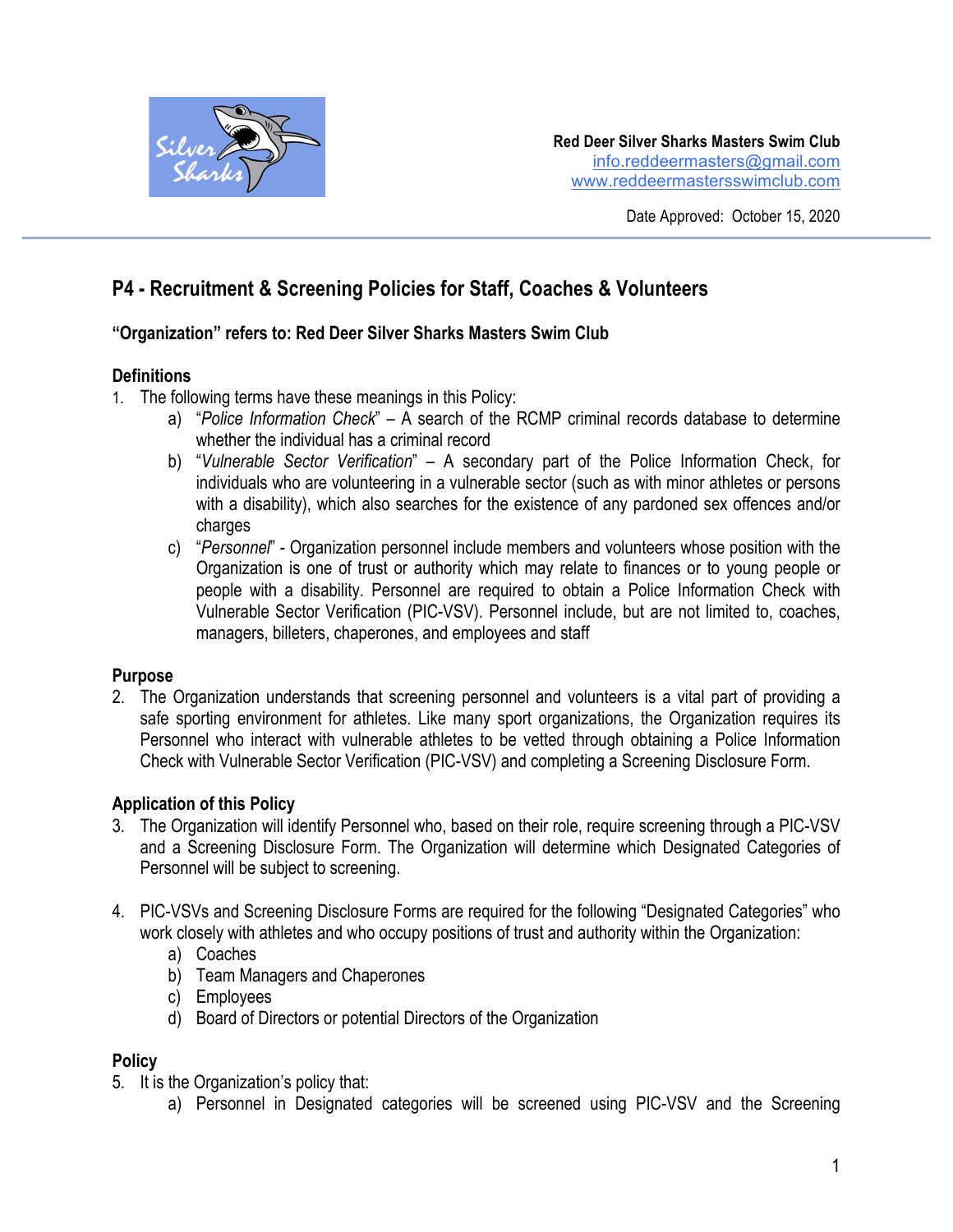Disclosure Form. There will be no exceptions.

- b) Failure to participate in the screening process as outlined in this policy will result in ineligibility of the individual.
- c) The Organization will not knowingly place in a Designated Category an individual who has a conviction for a **'relevant offence'**, as defined in this Policy.
- d) However, when the Screening Committee is of the opinion that, notwithstanding a conviction for a relevant offence, a person can occupy a position in a Designated Category without adversely affecting the safety of the Organization, an athlete or member of the Organization through the imposition of such terms and conditions as are deemed appropriate, the Screening Committee may approve a persons' participation in a Designated Category.
- e) If a person in a Designated Category is charged with or subsequently receives a conviction for, or is found guilty of, a relevant office, they will report this circumstance immediately to the Organization.
- f) If a person in a designated position provides falsified or misleading information, that person will immediately be removed from their Designated Category and may be subject to further discipline in accordance with the Organization's *Discipline and Complaints Policy*.

# **Screening Committee**

- 6. The implementation of this policy is the responsibility of the Organization's Screening Committee which is a committee of three (3) to five (5) members appointed by the Organization. The Organization will ensure that the members appointed to the Screening Committee possess the requisite skills, knowledge and abilities to accurately assess PIC-VSVs and Screening Disclosure Forms and to render decisions under this Policy. Quorum for the Screening Committee will be three members.
- 7. The Organization may, in its sole discretion, remove any member of the Screening Committee. When a position on the Screening Committee becomes vacant, either because a member has been removed or because a member has resigned, the Organization will appoint a replacement member.
- 8. The Screening Committee will carry out its duties, in accordance with the terms of this policy, independent of the Board.
- 9. The Screening Committee is responsible for reviewing all PIC-VSVs and Screening Disclosure Forms and, based on such reviews, making decisions regarding the appropriateness of individuals filling positions in Designated Categories within the Organization. In carrying out its duties, the Screening Committee may consult with independent experts including lawyers, police, risk management consultants, volunteer screening specialists, or any other person.

#### **How to Obtain a Police Information Check or Vulnerable Sector Verification (PIC-VSV)**

- 10. Personnel may obtain a PIC-VSV by visiting the contacting an RCMP office or their police of jurisdiction, providing the appropriate identification (one of which must have a photo), and completing any required paperwork. Fees may also be required.
- 11. Fingerprinting may be required.
- 12. Usually within 30 days, the RCMP or local police will issue the individual a document identifying one of the following:
	- a) Negative (a criminal record does not exist)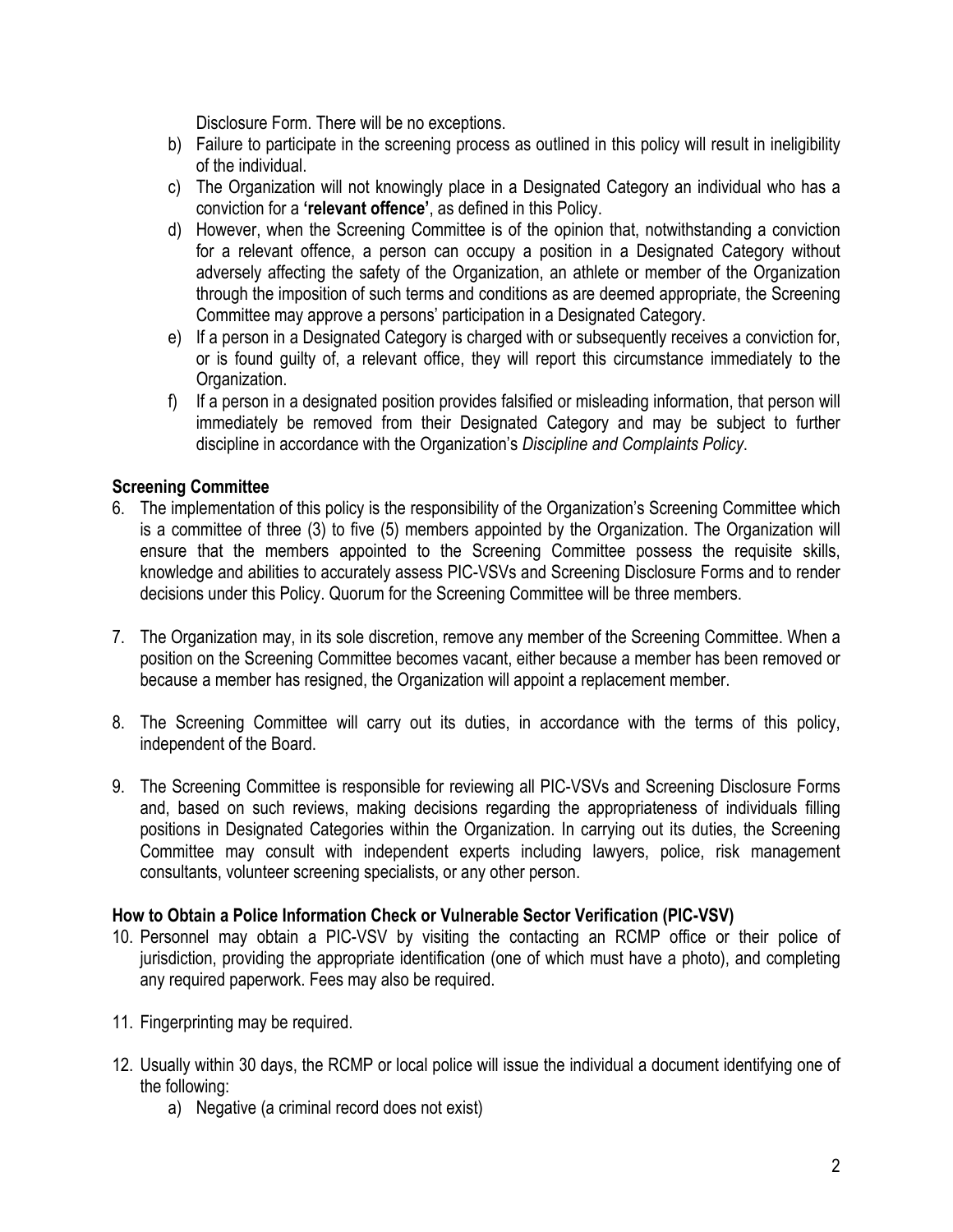- b) Records match (a criminal record exists)
- c) Incomplete (there was a match with the gender and birth date and fingerprinting is required)

### **Procedure**

- 13. The PIC-VSVs and the Screening Disclosure Form will be submitted to the Organization, c/o the Organization at its head office in an envelope marked "Confidential". The Organization will conduct an initial review of the disclosed documents and will notify the Screening Committee as necessary.
- 14. Personnel who do not submit a PIC-VSV and the Screening Disclosure Form will receive a notice to this effect and will be informed that their application and/or position will not proceed until such time as the PIC-VSV and the Screening Disclosure Form is received.
- 15. The Screening Committee will receive and review all flagged PIC-VSVs and Screening Disclosure Forms and will determine whether the individual's PIC-VSV and the Screening Disclosure Form reveal a relevant offence.
- 16. Subsequent to its' review of the PIC-VSV and the Screening Disclosure Form, the Screening Committee, by majority vote, will:
	- a) Approve an individual's participation in a Designated Category; or
	- b) Deny an individual's participation in a Designated Category; or
	- c) Approve an individual's participation in a Designated Category subject to terms and conditions as the Screening Committee deems appropriate
- 17. If an individual's PIC-VSV and Screening Disclosure Form do not reveal a relevant offence, the Screening Committee will advise the Organization that the individual is eligible for the Designate Category. After providing notice, the Screening Committee will return or destroy the original PIC-VSV.
- 18. If an individual's PIC-VSV and the Screening Disclosure Form reveal a relevant offence, the Screening Committee will render its decision and provide notice of its decision in writing to the Organization and the applicant. After providing notice, the Screening Committee will return or destroy the original PIC-VSV.
- 19. The decisions of the Screening Committee are final and binding and will be effective upon notice being sent to the individual by email to his/her last known email address on record with the Organization.
- 20. PIC-VSVs are valid for a period of three years and Screening Disclosure Forms must be completed on an annual basis. Notwithstanding this, the Screening Committee may request that an individual in a designated category provide a PIC-VSV or Screening Disclosure Form to the Screening Committee for review and consideration. Such request will be in writing and will provide the reasons for such a request.

# **Relevant Offenses**

- 21. For the purposes of this Policy, guidelines and examples of a 'relevant offence' is any of the following:
	- a) If imposed in the last five years:
		- i. Any offense involving the use of a motor vehicle, including but not limited to impaired driving
		- ii. Any offense for trafficking and/or possession of drugs and/or narcotics